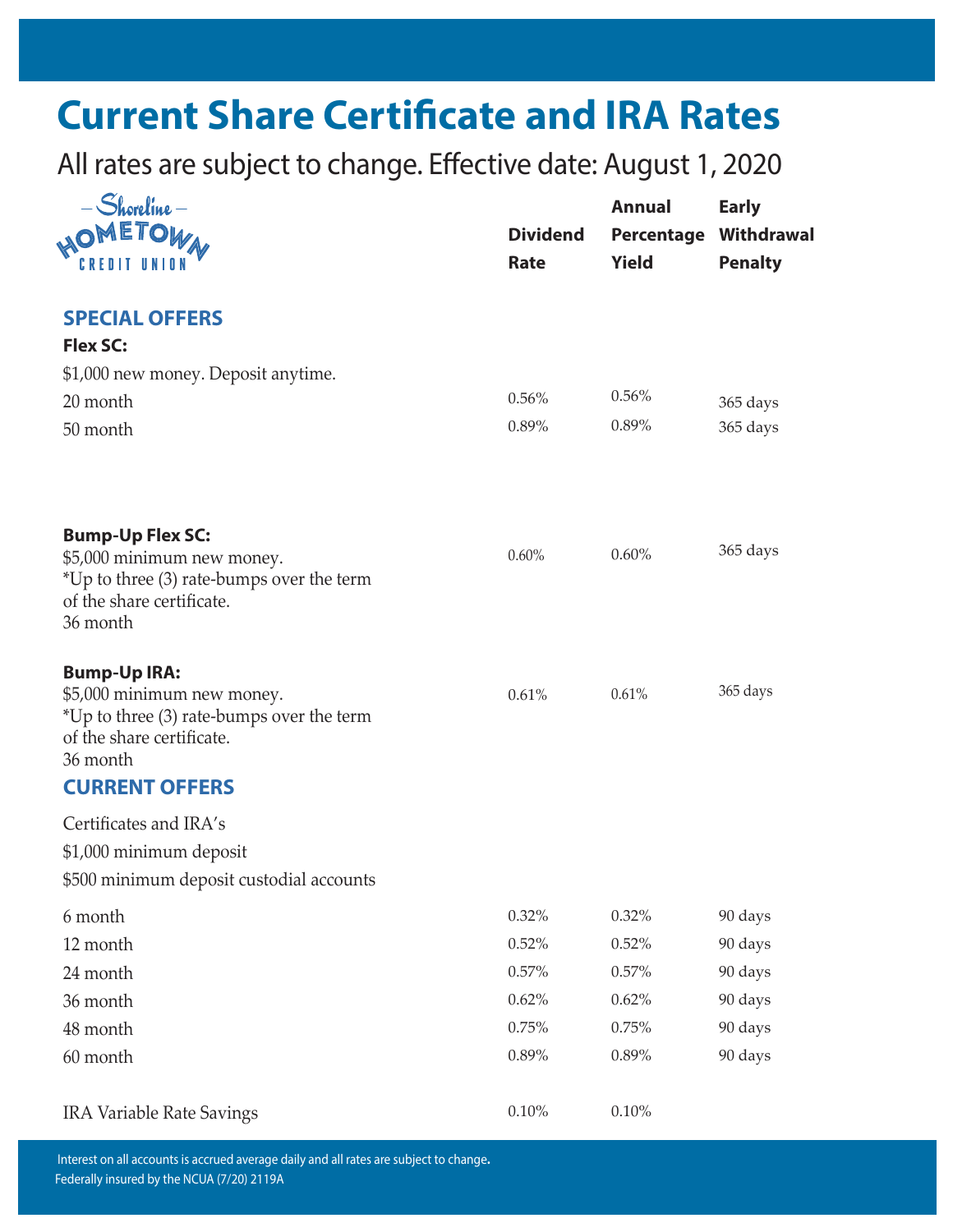## **Current Savings, Share Draft, Money Market & HSA Rates**

| $\overline{a}$ in rates are subject to charge. Encenve date, ragust 1, 2020 |                 | <b>Annual</b>              |
|-----------------------------------------------------------------------------|-----------------|----------------------------|
|                                                                             | <b>Dividend</b> | Percentage<br><b>Yield</b> |
|                                                                             | Rate            |                            |
| <b>Share Draft Accounts (Checking)</b>                                      |                 |                            |
| <b>Rebate Checking</b>                                                      | 2.00%           | 2.00%                      |
| <b>Health Savings Account (HSA)</b>                                         |                 |                            |
| $$25,000+$                                                                  | 0.40%           | 0.40%                      |
| \$10,000-\$24,999                                                           | $0.30\%$        | 0.30%                      |
| \$2,500-\$9,999                                                             | 0.20%           | 0.20%                      |
| \$100-\$2,499                                                               | 0.05%           | 0.05%                      |
| <b>Money Market Accounts</b>                                                |                 |                            |
| <b>Traditional Money Market</b> (Average collected monthly balance):        |                 |                            |
| \$1,000 minimum deposit and \$2,000+ earn dividends                         |                 |                            |
| $$75,000+$                                                                  | 0.25%           | 0.25%                      |
| \$40,000-\$74,999                                                           | 0.20%           | 0.20%                      |
| \$30,000-\$39,999                                                           | 0.20%           | 0.20%                      |
| \$20,000-\$29,999                                                           | 0.15%           | 0.15%                      |
| \$10,000-\$19,999                                                           | 0.15%           | 0.15%                      |
| \$5,000-\$9,999                                                             | 0.10%           | 0.10%                      |
| \$2,000-\$4,999                                                             | 0.05%           | 0.05%                      |
| Elite Money Market (Average collected monthly balance):                     |                 |                            |
| \$50,000 minimum deposit and \$5,000+ to earn dividends                     |                 |                            |
| $$1,000,000+$                                                               | 0.60%           | 0.60%                      |
| \$250,000-\$999,999                                                         | 0.50%           | 0.50%                      |
| \$99,999-\$249,999                                                          | 0.40%           | 0.40%                      |
| \$75,000-\$99,999                                                           | 0.30%           | 0.30%                      |
| \$50,000-\$74,999                                                           | 0.25%           | 0.25%                      |
| \$5,000-\$49,999                                                            | 0.15%           | 0.15%                      |

All rates are subject to change. Effective date: August 1, 2020

*Continued on next page...*



#### **Visit our website at ShorelineCU.org. Or call us at 920-482-3700**.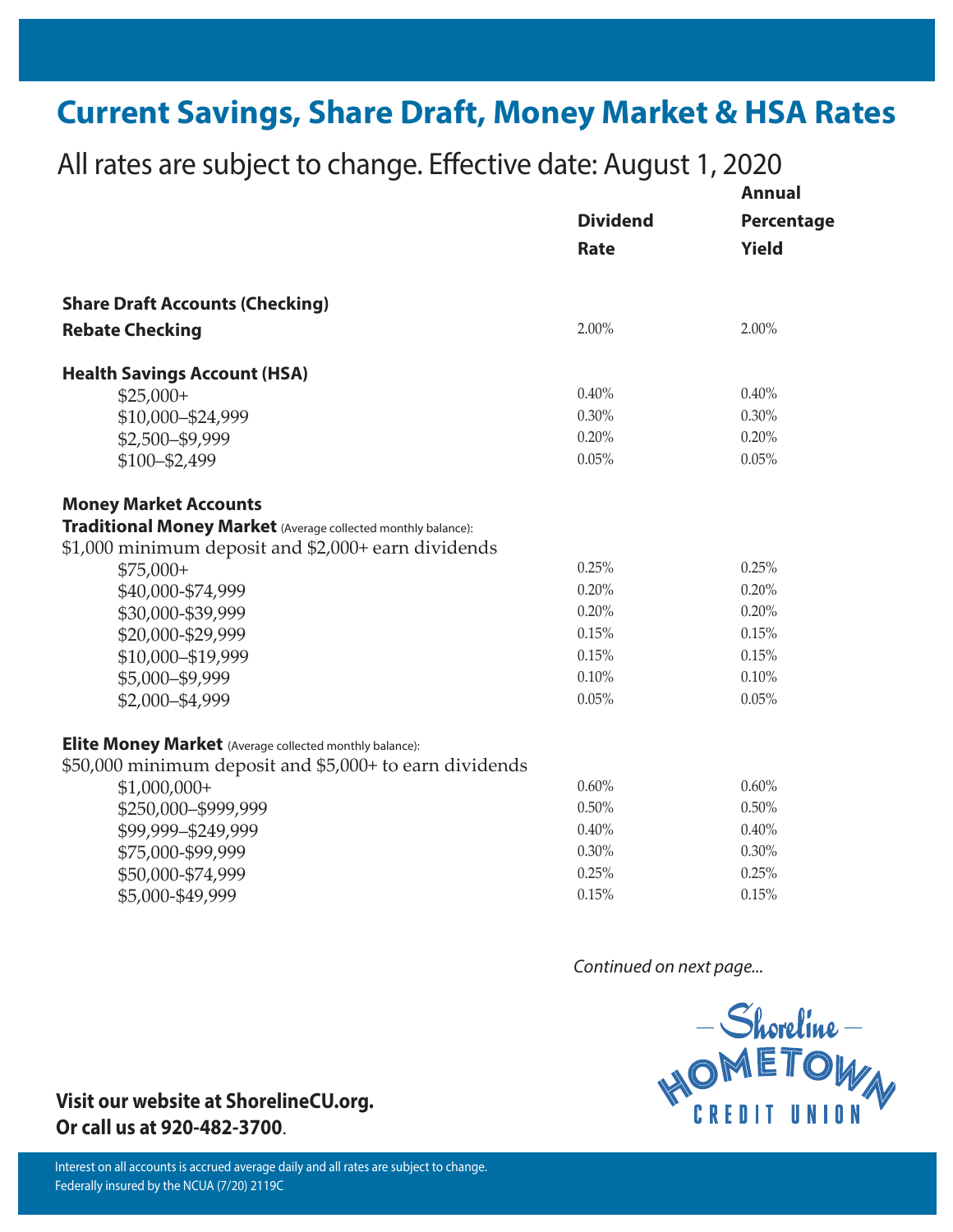# **Current Savings, Share Draft, Money Market & HSA Rates**

All rates are subject to change. Effective date: August 1, 2020

|                                                                | <b>Dividend</b><br>Rate | <b>Annual</b><br>Percentage<br><b>Yield</b> |
|----------------------------------------------------------------|-------------------------|---------------------------------------------|
|                                                                |                         |                                             |
|                                                                |                         |                                             |
| <b>Share Draft Accounts (Checking)</b>                         |                         |                                             |
| <b>Savings Accounts</b>                                        |                         |                                             |
| Primary & Secondary Share (Average collected monthly balance): |                         |                                             |
| $$10,000+$                                                     | 0.05%                   | 0.05%                                       |
| \$500-\$9,999                                                  | 0.05%                   | 0.05%                                       |
| \$100-\$499                                                    | 0.02%                   | 0.02%                                       |
| <b>Savers Sweepstakes</b>                                      | $0.40\%$                | $0.40\%$                                    |
| <b>The Hometown Kids Club</b>                                  |                         |                                             |
| \$500-\$9,999                                                  | $0.10\%$                | 0.10%                                       |
| $$0 - $499$                                                    | 0.05%                   | 0.05%                                       |
| <b>Christmas Club</b>                                          | 0.05%                   | 0.05%                                       |



**Visit our website at ShorelineCU.org. Or call us at 920-482-3700**.

 Interest on all accounts is accrued average daily and all rates are subject to change. Federally insured by the NCUA (7/20) 2119C